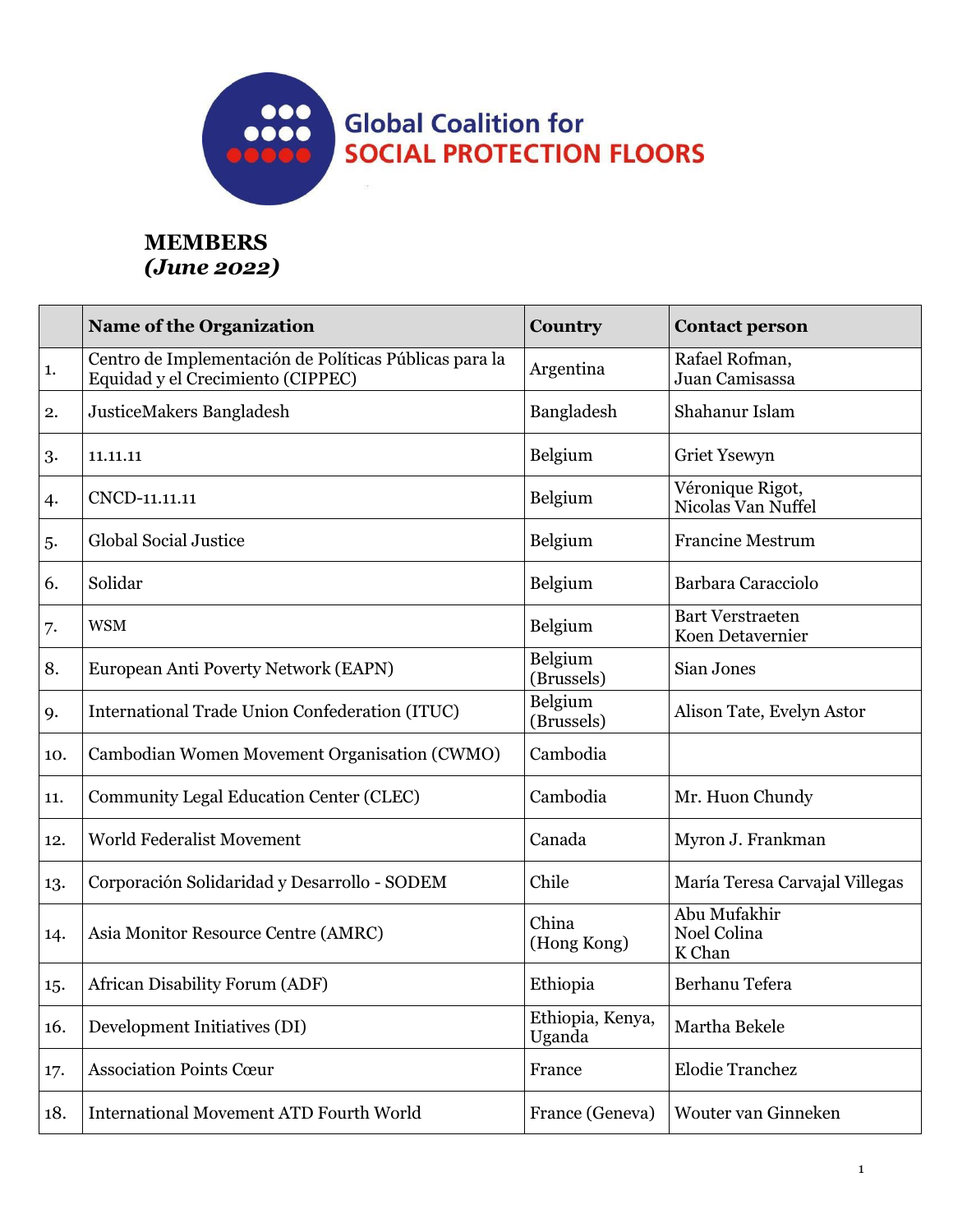| 19. | Public Services International (PSI)                                          | France    | Baba Aye                    |
|-----|------------------------------------------------------------------------------|-----------|-----------------------------|
| 20. | <b>Human Dignity</b>                                                         | France    | Seynabou Benga              |
| 21. | Action Contre La Faim France   ACF-France                                    | France    | Johanna Wagman              |
| 22. | Gambia Future Hands On Disable People                                        | Gambia    | Musa M. Jagne               |
| 23. | Social Protection Platform - The Gambia (SPPG)                               | Gambia    | Dawda Samba                 |
| 24. | Brot für die Welt                                                            | Germany   | Nicola Wiebe                |
| 25. | International Kolping Society (IKS)                                          | Germany   | John Reitter                |
| 26. | Social Justice in Global Development                                         | Germany   | Gemma Adaba<br>Barry Herman |
| 27. | <b>Social Support Foundation</b>                                             | Ghana     | Louis Acheampong            |
| 28. | Community and Familiy Aid Foundation - Ghana                                 | Ghana     | Joseph Kwashie              |
| 29. | AbibiNsroma Foundation (ANF)                                                 | Ghana     | Robert Tettey Kwami Amiteye |
| 30. | <b>BIRSA Mines Monitoring Centre</b>                                         | India     |                             |
| 31. | Programme on Women's Economic, Social and Cultural<br><b>Rights (PWESCR)</b> | India     | Priti Darooka               |
| 32. | Service and Research Institute on Family and Children<br>(SERFAC)            | India     | <b>Catherine Bernard</b>    |
| 33. | Youth For Action                                                             | India     | E. Venkat Ramnayya          |
| 34. | Psychological Research & Development Council-India<br>(PRDC India)           | India     | Mohan Lal K                 |
| 35. | Shanta Memorial Rehabilitation Center (SMRC)                                 | India     | Prof Asha Hans              |
| 36. | Trade Union Right Centre (TURC)                                              | Indonesia | Surya Tjandra               |
| 37. | Concern Worldwide                                                            | Ireland   | Gabrielle Smith             |
| 38. | <b>International Association of Schools of Social Work</b><br>(IASSW)        | Italy     | Annamaria Campanini         |
| 39. | Amman-Jordan, Arab Renaissance for Democracy and<br>Development (ARDD)       | Jordan    | Mar Logrono                 |
| 40. | Phenix Center for Economic & Informatics Studies                             | Jordan    | Ahmad Awad                  |
| 41. | Africa Platform for Social Protection (APSP)                                 | Kenya     | Sylvia Beales Gelber        |
| 42. | <b>Amel Association International</b>                                        | Lebanon   | Dr Kamel Mohanna            |
| 43. | Friends of the Disabled Association (FDA)                                    | Lebanon   | Moussa Charafeddine         |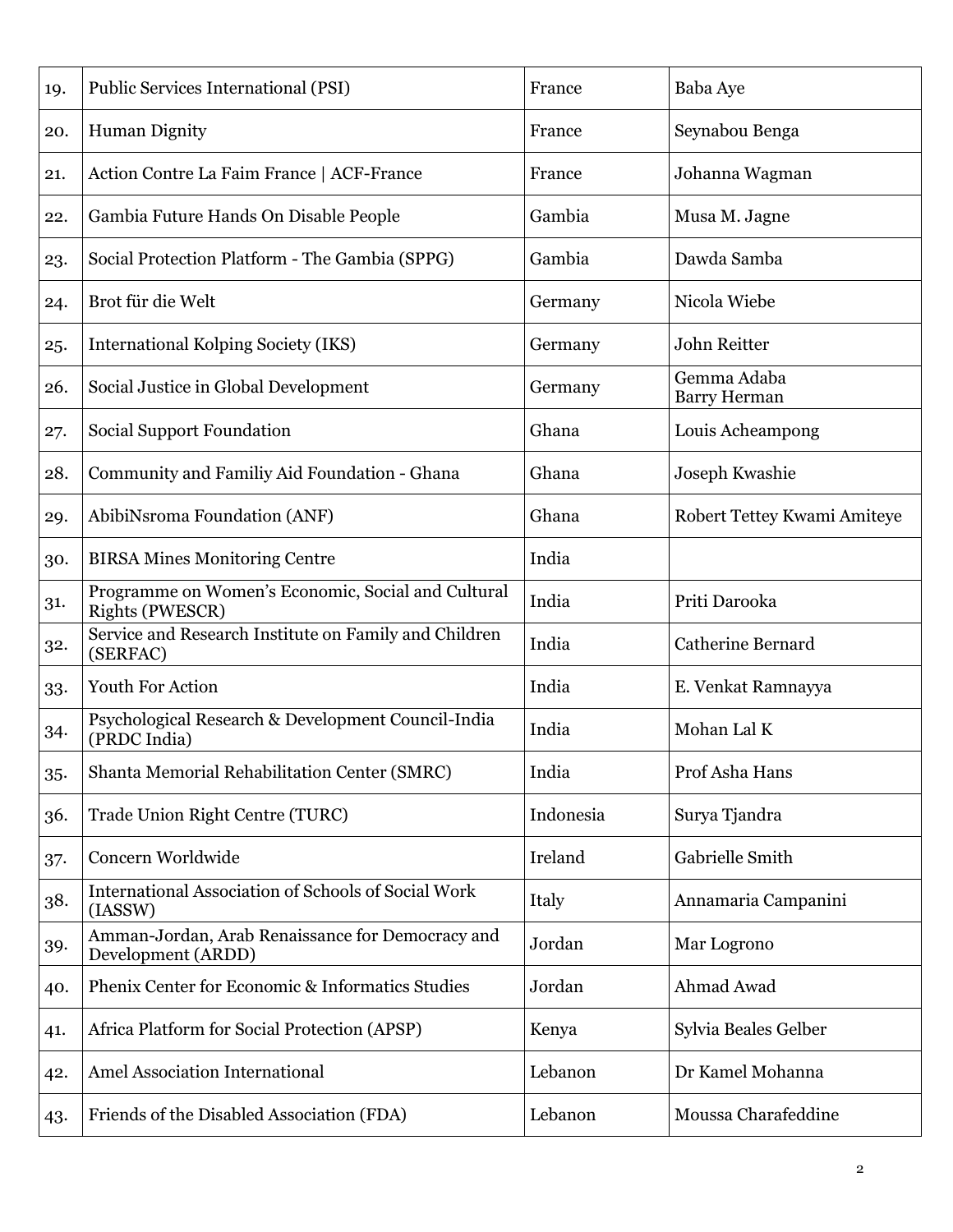| 44. | Modern University for Business and Science (MUBS)                      | Lebanon         | Houda Sleem                                  |
|-----|------------------------------------------------------------------------|-----------------|----------------------------------------------|
| 45. | National Union on Intellectual Disability (NUID)                       | Lebanon         | Moussa Charafeddine                          |
| 46. | Chipembere Community Development Organization                          | Malawi          | <b>Boniface Vincent Mbewe</b>                |
| 47. | National Union of Bank Employees (NUBE)                                | Malaysia        | Bro J. Solomon                               |
| 48. | Proyecto de Derechos Econónimos, Sociales y Culturales<br>(PRODESC)    | Mexico          | <b>Yasser Caballero Martinez</b>             |
| 49. | Labour Resource and Research Institute (LARRI)                         | Namibia         | Michael Akuupa                               |
| 50. | South Asia Alliance for Poverty Eradication (SAAPE)                    | Nepal           | Dr. Netra Prasad Timsina,<br>Praman Adhikari |
| 51. | <b>Ageing Nepal</b>                                                    | Nepal           | Krishna M. Gautam                            |
| 52. | National Campaign for Sustainable Development Nepal<br>(NACASUD-Nepal) | Nepal           | Daya Sagar Shrestha                          |
| 53. | The Grail                                                              | Netherlands     | Mary Kay Louchart                            |
| 54. | Women in Development and Environment (WorldWIDE<br>Network Nigeria)    | Nigeria         | Dr. Ify Ofong                                |
| 55. | Olive Community Development Initiative (OCDI)                          | Nigeria         | Oluwatoni Adeleke                            |
| 56. | Labour Education Foundation (LEF)                                      | Pakistan        | Khalid Mahmood                               |
| 57. | Pakistan Evaluation Association (PEA)                                  | Pakistan        | <b>Sarah Davies</b>                          |
| 58. | Democracy and Workers Rights Centre (DWRC)                             | Palestine       | Maryam Al Tibi                               |
| 59. | Programa Laboral de Desarrollo (PLADES)                                | Peru            | Giovanna Larco Drouilly                      |
| 60. | Labour Education and Research Network (LEARN)                          | Philippines     | Jennifer AC Albano                           |
| 61. | Network for Transformative Social Protection (NTSP)                    | Regional (Asia) | Maris dela Cruz                              |
| 62. | General Confederation of Trade Unions (GCTU)                           | Russia          | <b>Valery Kravtsov</b>                       |
| 63. | Youth Mentoring Agents for Development Organisation<br>(YOMADO)        | Rwanda          | Emmanuel Nshimiyimana                        |
| 64. | Action Humaine pour le Développement Intégré au<br>Sénégal (AHDIS)     | Senegal         | Amacodou Diouf                               |
| 65. | <b>ActionAid International</b>                                         | South Africa    | Choragudi, Upendranadh                       |
| 66. | Dullah Omar Institute (DOI), University of the Western<br>Cape         | South Africa    | Ebenezer Durojaye                            |
| 67. | Labour Research Service (LRS)                                          | South Africa    | <b>Trenton Elsley</b>                        |
| 68. | Studies in Poverty and Inequality Institute (SPII)                     | South Africa    | Isobel Frye                                  |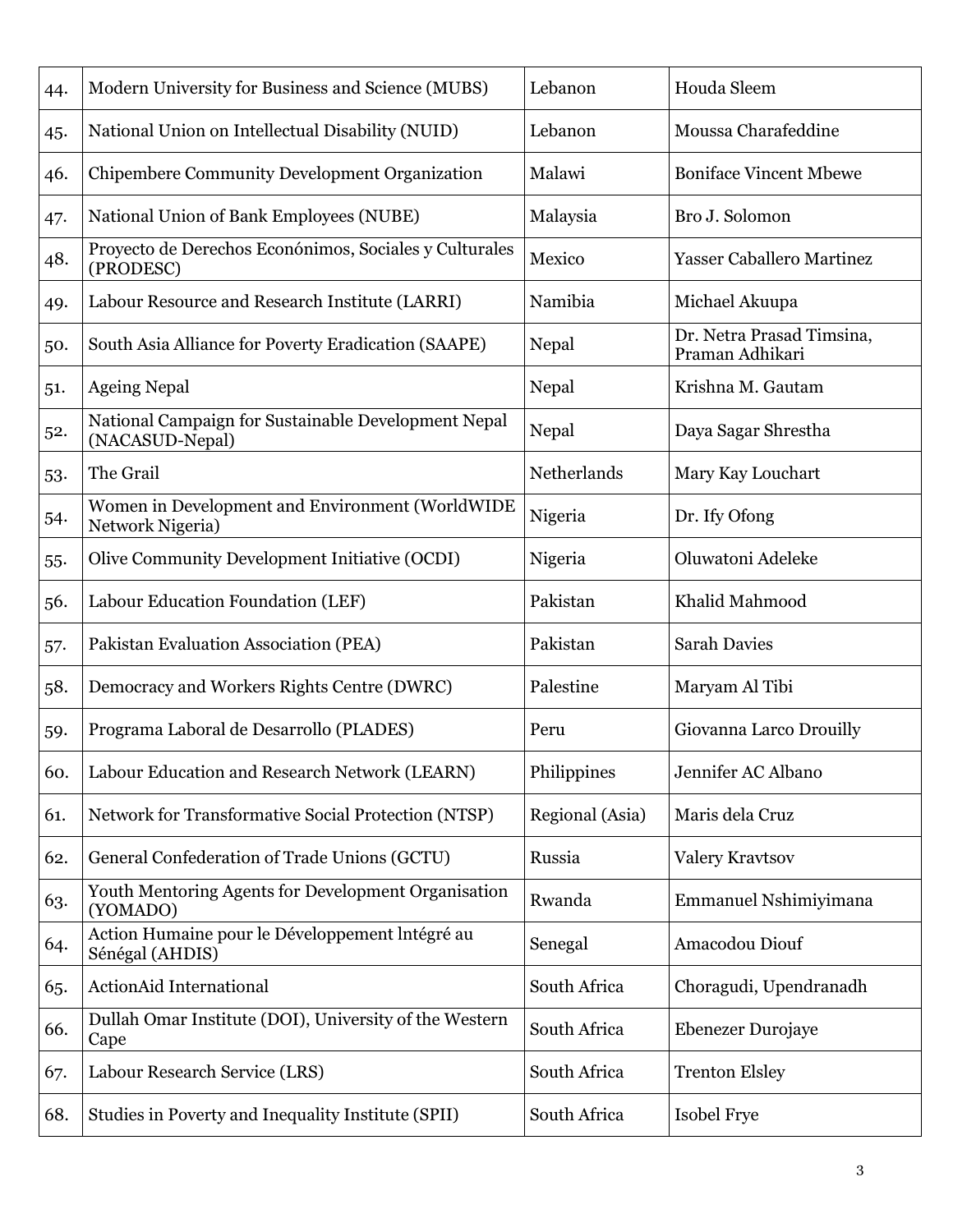| 69. | Free Trade Union Development Center (FTUDC)                        | Sri Lanka                         | GVD. Tilakasiri                                 |
|-----|--------------------------------------------------------------------|-----------------------------------|-------------------------------------------------|
| 70. | Lanka Net                                                          | Sri Lanka                         | Malini Perera                                   |
| 71. | Samadeepa Development Center                                       | Sri Lanka                         | Chandrearathne Bandara                          |
| 72. | Act Church of Sweden                                               | Sweden                            | <b>Gunnel Axelsson Nycander</b>                 |
| 73. | Olof Palme International Center                                    | Sweden                            | Tamara Vocar                                    |
| 74. | Franciscans International                                          | Switzerland                       | Sandra Epal-Ratjen                              |
| 75. | Friedrich-Ebert-Stiftung (FES)                                     | Switzerland<br>(Geneva)           | Hansjörg (Hajo) Lanz,<br><b>Yvonne Bartmann</b> |
| 76. | International Federation of Social Workers (IFSW)                  | Switzerland                       | Klaus Kühne                                     |
| 77. | Norwegian Church Aid Tanzania Office                               | Tanzania                          | Sarah Shija                                     |
| 78. | Veille Citoyenne Togo                                              | <b>Togo</b>                       | Pidenam Sama                                    |
| 79. | Union Générale Tunisienne du Travail (UGTT)                        | Tunisia                           | Abdelkarim Jrad                                 |
| 80. | Development Research and Training (DRT)                            | Uganda                            | Rebecca Ssanyu                                  |
| 81. | Uganda Reach the Aged Association (URAA)                           | Uganda                            | Robert Mukholi                                  |
| 82. | HelpAge International                                              | <b>United Kingdom</b><br>- Global | Chandranshu                                     |
| 83. | Save the Children UK                                               | <b>United Kingdom</b>             | Luke Harman                                     |
| 84. | Child Poverty Action Group (CPAG)                                  | <b>United Kingdom</b>             | Alison Garnham                                  |
| 85. | The Bretton Woods Project (BWP)                                    | <b>United Kingdom</b>             | Luiz Vieira                                     |
| 86. | Congregation of Our Lady of Charity of the Good<br>Shepherd        | <b>United States</b>              | <b>Winifred Doherty</b>                         |
| 87. | <b>Congregation of The Mission</b>                                 | <b>United States</b>              | <b>James Claffey</b>                            |
| 88. | Daughters of Charity                                               | <b>United States</b>              | Margret O'Dwyer                                 |
| 89. | Dominican Leadership Conference                                    | <b>United States</b>              | <b>Dusty Faran</b>                              |
| 90. | Institute of the Blessed Virgin Mary-Loreto Generalate             | <b>United States</b>              | Cynthia Annamma Mathew                          |
| 91. | International Network for the Prevention of Elder Abuse<br>(INPEA) | <b>United States</b>              | <b>Susan Somers</b>                             |
| 92. | <b>International Presentation Association (IPA)</b>                | <b>United States</b>              | Despoina Afroditi Milaki                        |
| 93. | Loretto Community                                                  | <b>United States</b>              | <b>Beth Blissman</b>                            |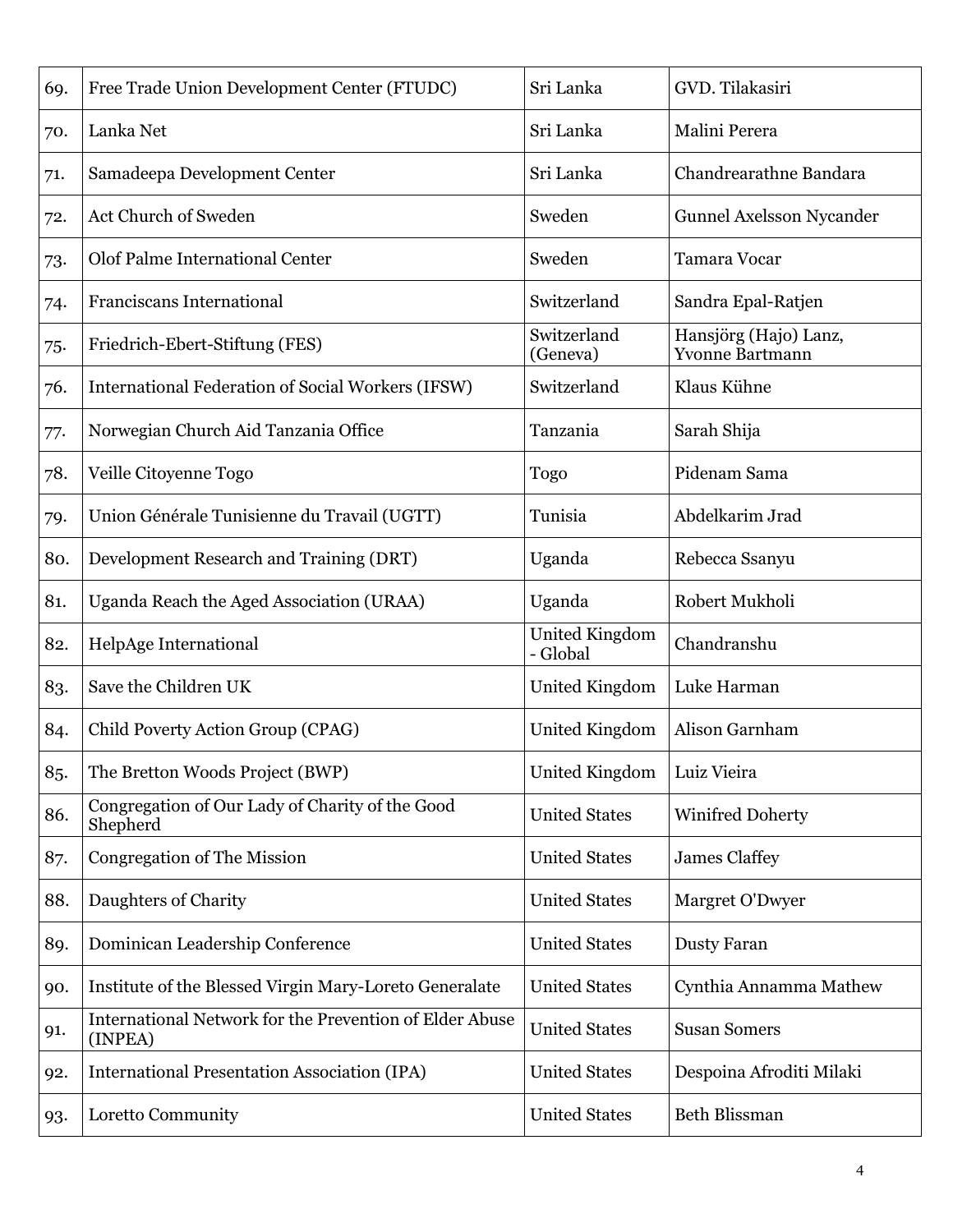| 94.  | <b>Marianists International</b>                                         | <b>United States</b>      | <b>Brian Reavey</b>                                         |
|------|-------------------------------------------------------------------------|---------------------------|-------------------------------------------------------------|
| 95.  | Passionists International                                               | <b>United States</b>      | John K. Muthengi                                            |
| 96.  | Salesian Missions Inc                                                   | <b>United States</b>      | Thomas Pallithanam                                          |
| 97.  | Sisters of Notre Dame de Namur                                          | <b>United States</b>      | <b>Grace Ezeonu</b>                                         |
| 98.  | Society of Catholic Medical Missionaries                                | United States /<br>Global | Mary Jane Caspillo                                          |
| 99.  | Trickle Up                                                              | <b>United States</b>      | Jo Sanson                                                   |
| 100. | <b>UNANIMA</b> International                                            | <b>United States</b>      | Jean Quinn                                                  |
| 101. | <b>VIVAT</b> International                                              | <b>United States</b>      | María Lourdes Santos,<br>Paul Rahmat                        |
| 102. | <b>Gray Panthers</b>                                                    | <b>United States</b>      | Jack Kupferman                                              |
| 103. | <b>Platform for Social Protection</b>                                   | Zambia                    | Phyllis Chibuye-Chikula                                     |
| 104. | Workers Education Association Zambia (WEAZ)                             | Zambia                    | Mr. Lameck Kashiwa                                          |
| 105. | Labour and Economic Development Research Institute<br>(LEDRIZ)          | Zimbabwe                  | Dr Godfrey Kanyenze                                         |
| 106. | Asia-Europe People's Forum (AEPF)                                       | Regional                  | Tina Ebro, Veronica Uy                                      |
| 107. | Center for Economic and Social Rights (CESR)                            | Global                    | Kate Donald                                                 |
| 108. | Human Rights Watch (HRW)                                                | Global                    | Lena Simet                                                  |
| 109. | Institute of Global Homelessness (IGH)                                  | Global                    | Lydia Stazen                                                |
| 110. | Instituto del Tercer Mundo (ITeM) - Social Watch                        | Global (Uruguay)          | Roberto Bissio                                              |
| 111. | International Alliance of Women (IAW)                                   | Global                    | Hélène Sackstein<br>Lyda Verstegen                          |
| 112. | International Council on Social Welfare (ICSW)                          | Global                    | Antonio López Peláez,<br>Yunji Kwon                         |
| 113. | Global Initiative for Economic, Social and Cultural<br>Rights (GI-ESCR) | Global                    | Magdalena Sepúlveda<br>Carmona, Alejandra Lozano<br>Rubello |
| 114. | Women in Informal Employment: Globalizing and<br>Organizing (WIEGO)     | Global                    | Rachel Moussie,<br>Florian Juergens-Grant                   |
| 115. | <b>OXFAM</b>                                                            | Global (Kenya)            | Hilde van Regenmortel<br>Didier Jacobs                      |